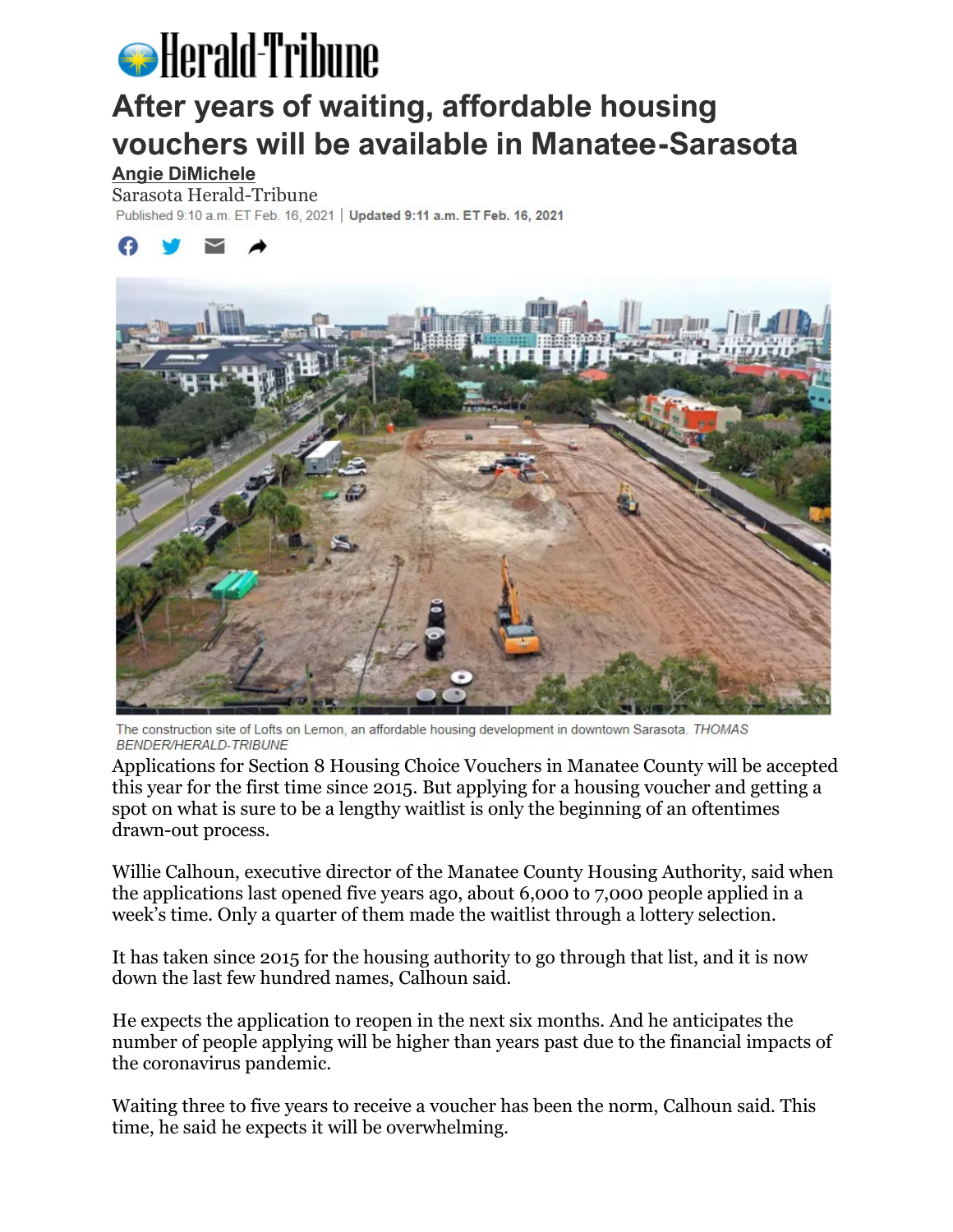### **Need exceeds supply**

The U.S. Department of Housing and Urban Development's [Section 8 voucher](https://www.hud.gov/topics/housing_choice_voucher_program_section_8)  [program](https://www.hud.gov/topics/housing_choice_voucher_program_section_8) assists very low-income families with affordable housing. The vouchers allow tenants to pay a subsidized portion of the rent while the local housing authority pays a portion, based on income levels and the number of people in a household.

According to HUD, a family's income may not exceed 50% of the median income for the county or metropolitan area and three-quarters of a public housing agency's vouchers must be applied to people whose incomes are less than 30% of the area median income.

In Manatee County, 30% of the area median income ranges from \$16,100 for a household of one to \$44,120 for a household of eight. Fifty percent area median income limits range from \$26,800 to \$50,500, according to Affordable Housing Online.

There are 109 housing authorities in Florida that offer the Section 8 voucher program. Across the state, people who secure a spot on these waitlists can expect to wait a little over one year to longer than seven years, according to Affordable Housing Online. As of Monday, only six waitlists were open in the state.

What's clear is the need for vouchers exceeds the supply of affordable units, Calhoun said. According to Affordable Housing Online, there are [33 low-income](https://affordablehousingonline.com/housing-search/Florida/Manatee-County)  [apartment](https://affordablehousingonline.com/housing-search/Florida/Manatee-County) communities in Manatee County offering a total of 3,568 apartments.

Getting a voucher doesn't automatically guarantee someone a place. The applicant must then find housing and in a limited amount of time.

Calhoun said if 25 or 50 people received vouchers, he would be shocked if 5 or 10 people signed leases.

Voucher recipients initially have 60 days to find a place before the voucher expires. More often than not, Calhoun said they have to extend that to 150 days.

Rick DiGiorgio, Step Up Suncoast's housing counseling manager, said not having vouchers to assist people has made it difficult for those on fixed incomes. Relying on Supplemental Security Income and Social Security Disability Insurance as a primary income source makes paying rent challenging.

In Manatee County, over half the population is considered rent-burdened, meaning households pay more than 30% of their income in rent. That means any household making less than \$3,180 a month, according to Affordable Housing Online statistics, is considered overburdened with rent.

The vouchers pay Manatee County landlords \$800 toward rent each month on average while the average client pays \$400 toward their rent, according to Affordable Housing Online.

For those who struggle to pay rent or those who have waited years on waitlists, DiGiorgio said they often rely on assistance from nonprofit programs, like Season of Sharing or Low Income Home Energy Assistance Program, known as LIHEAP.

Calhoun said there are several other barriers that those searching for housing could face after getting a voucher. Some landlords or properties require the tenant to have a monthly income that is three times the rent. Things like application fees, background checks and transportation issues can also sometimes be barriers.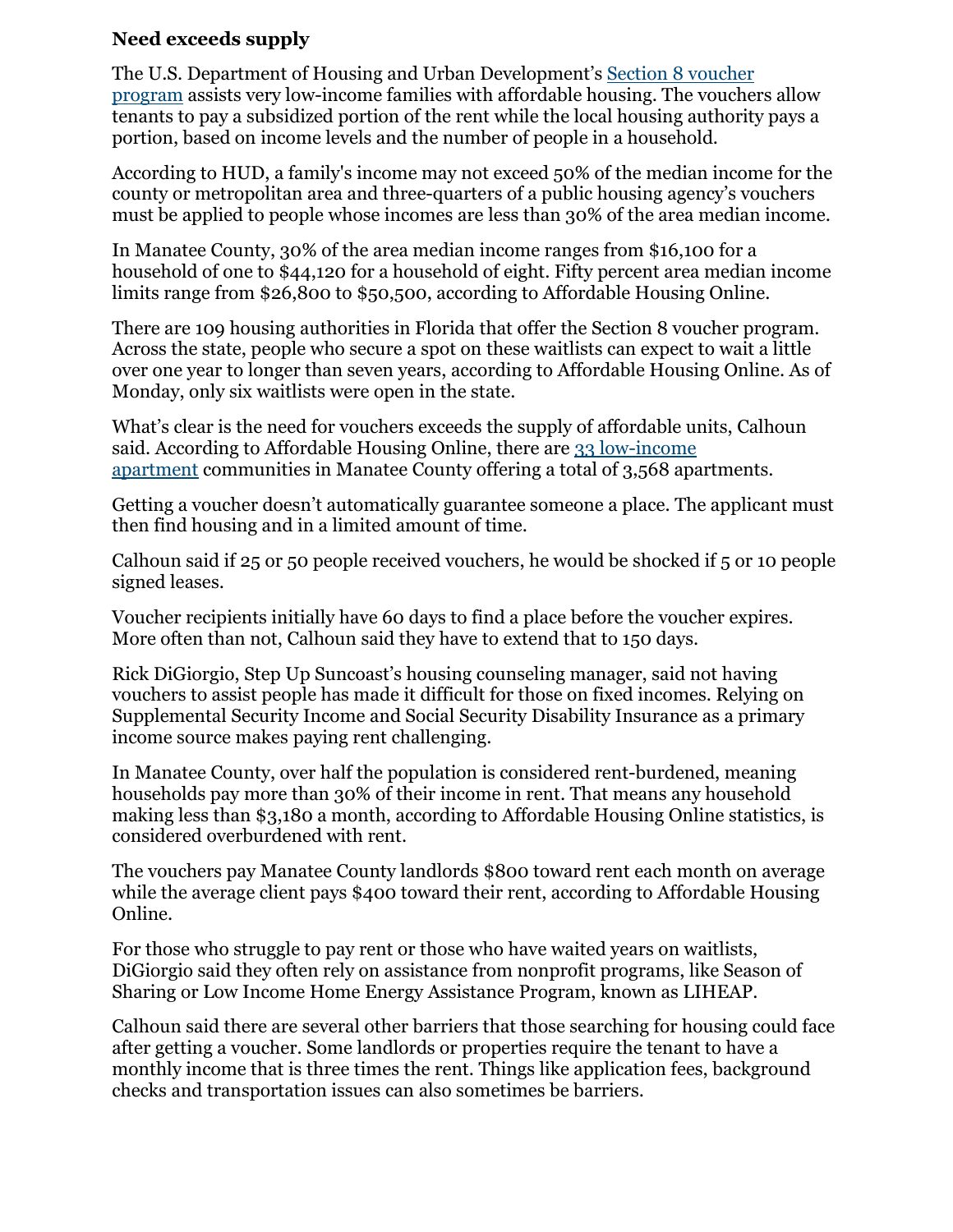"Once they get the voucher in their hand, it's almost like having the ticket, but you can't necessarily get on the bus or the plane because there are other criteria you have to go through," Calhoun said.

Lesa Livingston, Manatee County Housing Authority director of housing choice vouchers, said some landlords choose not to accept the program, citing the program's requirements as too strict.

"It's really a challenge to say what units are out there because one moment we can have an apartment complex online and the next they can make a decision [that] they choose not to renew and they're making people relocate," Livingston said.



Aerial rendering of the \$20 million Sandpiper Place affordable rental housing complex in Bradenton. COURTESY **RENDERING** 

Geri Lopez, the county's director of Redevelopment and Economic Opportunity, said there are two affordable housing projects for renters and homeowners under construction, one [on State Road 70](https://www.heraldtribune.com/news/20190502/commissioners-approve-affordable-apartments-and-houses) with 96 units and another [on 26th Street West](https://www.heraldtribune.com/picture-gallery/business/2020/06/08/developer-starts-affordable-housing-complex-in-bradenton/112583010/) with 92 units.

#### **Related:** [Here are the 6 affordable housing proposals for Tamiami Trail in Sarasota](https://www.heraldtribune.com/story/news/local/sarasota/2021/02/08/here-6-affordable-housing-proposals-tamiami-trial-sarasota-county/4433820001/)

Working with developers to bring more complexes like these two are a priority for the county, Lopez said.

"The cost of housing has been rising faster than wages have," Lopez said. "That's been a real challenge for our residents, being able to find units in their price range. Now with the pandemic and with our unemployment being much higher, that is a huge challenge."

#### **Sarasota County waitlist to open in 2022**

In Sarasota County, the application process for Section 8 housing will reopen in early 2022, said Sherri Campanale, vice president of Housing Operations at Sarasota Housing Authority.